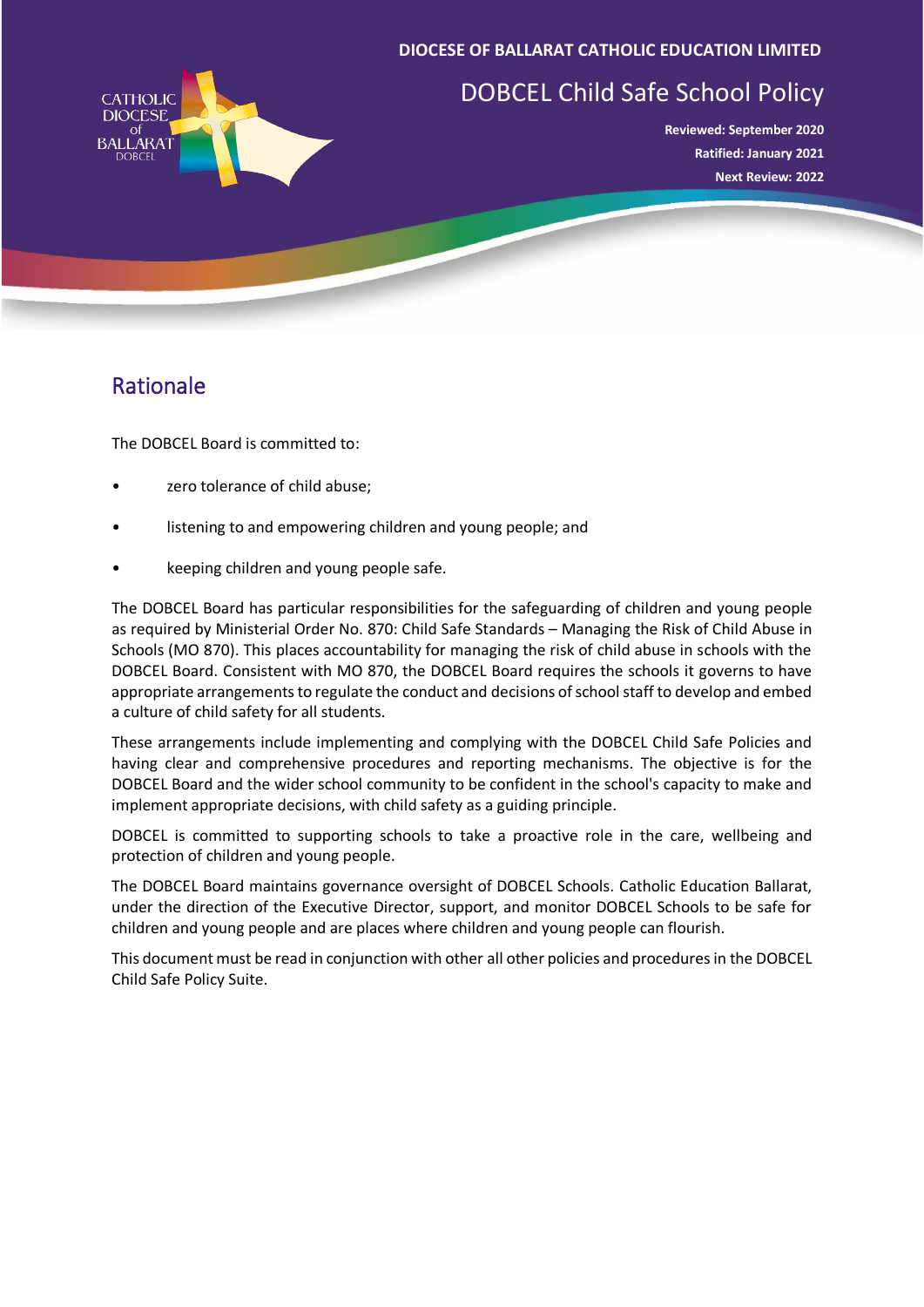# Principles

Gospel values and the principles of Catholic Social Teaching are reflected in DOBCEL policies for the care, safety, and welfare of students. These values influence both DOBCEL actions and response in promoting environments that are child safe:

**Participation** of all members of the Church – the Catholic Social Teaching principle of Participation recognises that all members of DOBCEL school community have a role in the protection of children. All have a responsibility to be inclusive in schools, workplaces, the church, the neighbourhood and in decision-making processes.

Effective participation will ensure that the talents, skills and gifts of the Holy Spirit bestowed upon … [all] … are utilised in the service of God and the mission of the Church. The consequence of such participation is likely to be more faithful stewardship of the mission and resources of the Church<sup>6</sup>

**Human dignity -** Our common humanity requires respect for and support of the sanctity and worth of every human life.

**Common good -** The common good is reached when all work together to improve the wellbeing of society and the wider world. The rights of the individual to personal possessions and community resources must be balanced with the needs of the disadvantaged and dispossessed.<sup>7</sup>

### Policy

The DOBCEL Board is committed to, and responsible for, ensuring that all DOBCEL Schools embed a culture of child safety.

The DOBCEL Board communicates its expectations to Principals of DOBCEL Schools to develop and implement child safety strategies which comply with MO 870. This includes the responsibility for ensuring that all staff in the school understand their duty of care to students encompasses their obligations under MO 870.

The DOBCEL Board requires Principals and all staff in schools to make reasonable efforts for inclusion and to have regard for the needs of Aboriginal and Torres Strait Islander children, children from

<span id="page-1-0"></span><sup>6</sup> Implementation Advisory Group and the Governance Review Project Team, *The Light from the Southern Cross: Promoting Co-responsible governance in the Catholic Church in Australia*, A Report and Recommendations on the Governance and Management of Dioceses and Parishes in the Catholic Church in Australia, 6.1 p.56, 2020[, https://www.catholicreligious.org.au/light-from-the-southern-cross,](https://www.catholicreligious.org.au/light-from-the-southern-cross) Accessed 02/09/2020.

<span id="page-1-1"></span><sup>7</sup> [https://www.caritas.org.au/learn/cst/the-common-good.](https://www.caritas.org.au/learn/cst/the-common-good) See also *The Light from the Southern Cross, op.cit., p.162.*